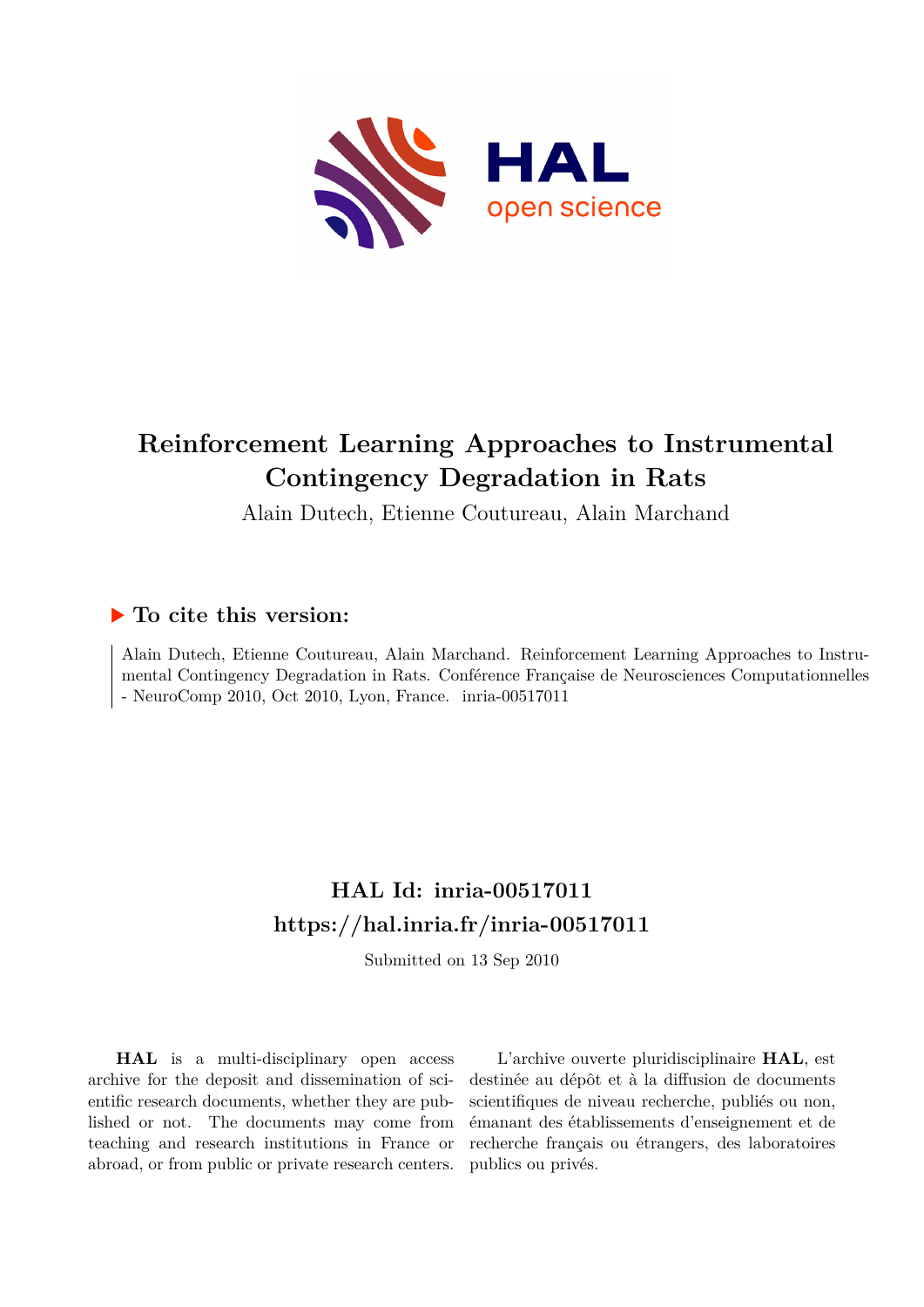# **REINFORCEMENT LEARNING APPROACHES TO INSTRUMENTAL CONTINGENCY DEGRADATION IN RATS**

Alain Dutech<sup>1</sup>, Etienne Coutureau<sup>2</sup> et Alain R Marchand<sup>2</sup> <sup>1</sup>LORIA/INRIA, Campus Scientifique, BP 239, 54506 Vandoeuvre les Nancy, France <sup>2</sup>CNRS, CNIC-UMR5228, Bât. B2 av. Facultés, 33405 Talence, France Alain.Dutech@loria.fr E.Coutureau@cnic.u-bordeaux1.fr A.Marchand@cnic.u-bordeaux1.fr

#### **ABSTRACT**

Goal directed action involves a representation of the consequences of an action. Rats with lesions of the medial prefrontal cortex do not adapt their instrumental response in a Skinner box when food delivery becomes unrelated to lever pressing. This indicates a role for the prefrontal region in adapting to contingency changes, a form of causal learning. We attempted to model this phenomenon in a reinforcement learning framework. Behavioural sequences of normal and lesioned rats were used to feed models based on the SARSA algorithm. One model (factorized-states) focused on temporal factors, representing continuous states as vectors of decaying event traces. The second model (event sequence) emphasized sequences, representing states as n-uplets of events. The values of state-action pairs were incorporated into a softmax policy to derive predicted action probabilities and adjust model parameters. Both models revealed a number of discrepancies between predicted and actual behaviour, emphasising changes in magazine visits rather that lever presses. The models also did not reproduce the differential adaptation of normal and prefrontal lesioned rats to contingency degradation. These data suggest that temporal difference learning models fail to capture causal relationships involved in the adaptation to contingency changes.

#### **KEY WORDS**

Rats, Instrumental, Contingency degradation, Simulation, Model-free learning

## **1. Introduction**

Goal-directed behaviour requires a representation of the outcome of an action and an ability to adapt this action when its consequences change. In rodents as in humans, the prefrontal cortex contributes to both the acquisition and the flexibility of goal-directed instrumental behaviour [1]. Rats with lesions of the medial prefrontal cortex (mPFC) actually learn an instrumental task (lever pressing for a food reward) at a normal rate, but the response acquired is insensitive to contingency degradation, i.e. a weakening of the correlation between food delivery and lever pressing [2, 3]. In a design in which the outcome is equally probable in the presence or absence of an instrumental action, the mPFC is necessary to adapt to contingency degradation [4, 5]. The neural mechanisms of such a deficit in mPFClesioned rats are still poorly understood. Adaptation to contingency requires a learning process that integrates novel observations of unpredicted reward deliveries with a previously acquired action-reward association. As such, it should lend itself to modelling within the reinforcement learning framework [6]. Indeed, reinforcement learning processes occurring in the striatum have been proposed to underlie instrumental learning [7, 8]. Nevertheless, the role of the prefrontal cortex in this learning remains elusive [9, 10]. We have recently demonstrated the involvement of

dopaminergic mechanisms within the prelimbic area of the mPFC in the adaptation to contingency changes [11 ]. Dopamine signals from ventral midbrain dopaminergic neurons are known to be modulated by uncertainty and delays in rewards delivery [12, 13]. Thus, new learning could be driven by the delivery of non-contingent rewards that occur in the absence of lever pressing and elicit a dopaminergic prediction error signal. A non-contingent reward implies that some time has elapsed or that events have occurred between the lever press and reward delivery, and we might expect mPFC-lesioned rats to exhibit deficits in maintaining a representation of their own actions in working memory against the passage of time or interfering events.

In the present study, we used temporal difference (TD) learning to test the hypothesis that prefrontal-lesioned rats have difficulties in parsing the flow of events so as to detect changing relationship between the rat's own actions and rewards. We examined this issue using a combined behavioural and simulation approach, with the following rationale: Behavioural data are first collected by training normal rats and rats with lesions of the mPFC in a standard operant task, followed by a contingency degradation phase. Then, a detailed analysis of behavioural sequences is conducted in order to identify differences in behaviour that might underlie deficits in adaptation to contingency changes. Finally, reinforcement-learning models are developed and trained using real event sequences, to determine whether different sets of parameters underlie the behavioural performance of normal and lesioned rats. Identifying such differences in model parameters would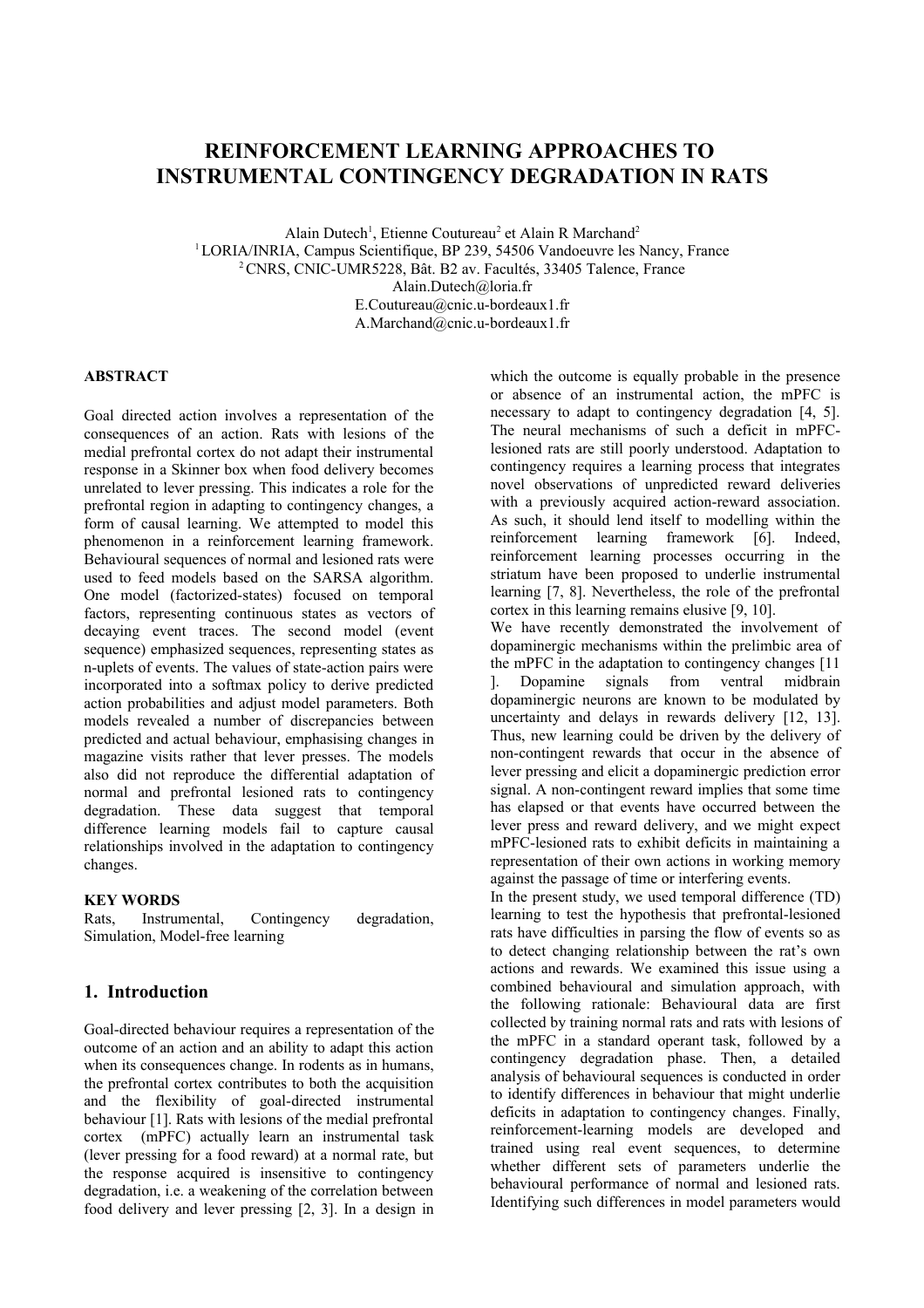provide valuable clues as to the operations performed in the region of interest, namely the mPFC.

Free operant learning raises special difficulties for reinforcement leaning because time is not divided into a series of discrete trials which would provide a natural support for the Markov processes on which the temporal difference algorithm is based [14]. We tested two models of free operant learning and contingency degradation that capture working memory constraints in different ways: 1) A factorized states model that emphasizes the temporal dynamics of parallel memory traces of past actions and events 2) An event sequence model that focuses on the span of working memory for successive events, irrespective of time. Both models were based on the SARSA algorithm and incorporated real sequences of actions and events to train the model and to adjust model parameters.

# **2. Methods and Results**

#### **Behavioural data:**

The behavioural experiments that served as basis for simulation involved a series of instrumental training sessions during which 12 rats bearing neurotoxic lesions of the mPFC and 16 control rats were trained when hungry to lever press for food pellets in a free operant task. This training phase consisted of two sessions of magazine training and 7 sessions of rewarded lever presses with progressively fewer rewards, down to an average of 1 reward/min (VI60 schedule). The rats were then switched to one of two possible new action-outcome contingencies [15]. In the negative contingency condition, the animals always obtain a food reward after a fixed time had elapsed when they do not press the lever (negative contingency ). In the zero-contingency condition, reward delivery is yoked to that of an animal in the negative contingency condition, and thus independent of lever pressing. The results show that mPFC-lesioned rats are impaired in the zero-contingency condition, but not in the negative contingency condition, thereby demonstrating that mPFC-lesioned rats do not display an inflexible behaviour. Rather, they appear unable to detect weak contingency changes.

#### **Modelling:**

The continuous nature of the task in free operant behaviour is a challenge for modelling, unless using the less tractable framework of semi-Markov Decision Processes [16]. At any instant, the rat may choose between various actions such as visiting the food magazine or pressing the lever. However, magazine visits will not lead to the same outcome depending on whether or not the rat has previously pressed the lever. This emphasizes the need to define states in this free operant situation. We chose to define states in two different ways: A factorized-states model that captures the temporal decay of working memory for past actions, independently of their order, and an event-sequence model that captures the limited capacity of working memory for sequences of consecutive events, without reference to their time of occurrence.

#### **Temporal dynamics of traces:**

In the factorized-states model, a continuous state is defined at each time step as a vector of parallel event traces (actions and stimuli) that decay as time elapses. Reward prediction is computed as the inner product of the instantaneous state vector and a value vector corresponding to the action performed. The value of event-action pairs is updated according to SARSA-type learning with an eligibility trace for each action defined as a decaying trace of the state vector from the instant the action was performed. We examined whether normal and lesioned rats may be characterized by different decay times in their memory for actions. Four distinct actions were considered: pressing the lever (p), visiting the magazine  $(v)$ , eating  $(e)$  or waiting  $(w)$ . States were defined on the basis of the following events: lever presses (LP), visits to the empty magazine (ME), visits to the magazine with consumption of the reward (MR) and reward deliveries (RD) that correspond to the noise of the pellet dispenser.

#### **Working-memory span:**

In the event-sequence model, states change only when a new event (stimulus or action) occurs, or when a predefined forgetting time has elapsed. States consist of n-uplets of events that correspond to the immediate past history of the animal. State-action pairs are updated according to the SARSA algorithm at every event occurrence. We examined whether normal and lesioned rats may be characterized by the number of successive events that can be held in working memory to constitute a state. We explicitly tested two cases: simple states consisting of the memory of a single event (the last event that has occurred), and complex states consisting of pair of events (the last two events experienced). In this model, we added a virtual event "forget" (FO) to model the notion that a rat could sometimes no longer take into account the last event if it happened too long ago in the past (characterized by a delay to forget parameter). The models allow an analysis of the real data in terms of the relative frequency of each action in the state defined by the model. To directly compare these frequencies with model predictions, the stateaction values derived from the models at each instant were used to compute action probabilities using a softmax policy. The derived action probabilities were compared to observed action frequencies in order to adjust global model parameters for each group of rats.

#### **Action probabilities in the various states:**

We first analyzed the rats' behaviour during the last session of instrumental training to determine how the frequency of the various actions depended on the state of the animal, as defined in each model.

In the factorized-states model, we computed an analog of conditional probability of action for each event trace as follows: action frequency weighted by trace intensity at the time of action occurrence, divided by the integral of the event trace over the whole session. The average values for lever presses and magazine visits during the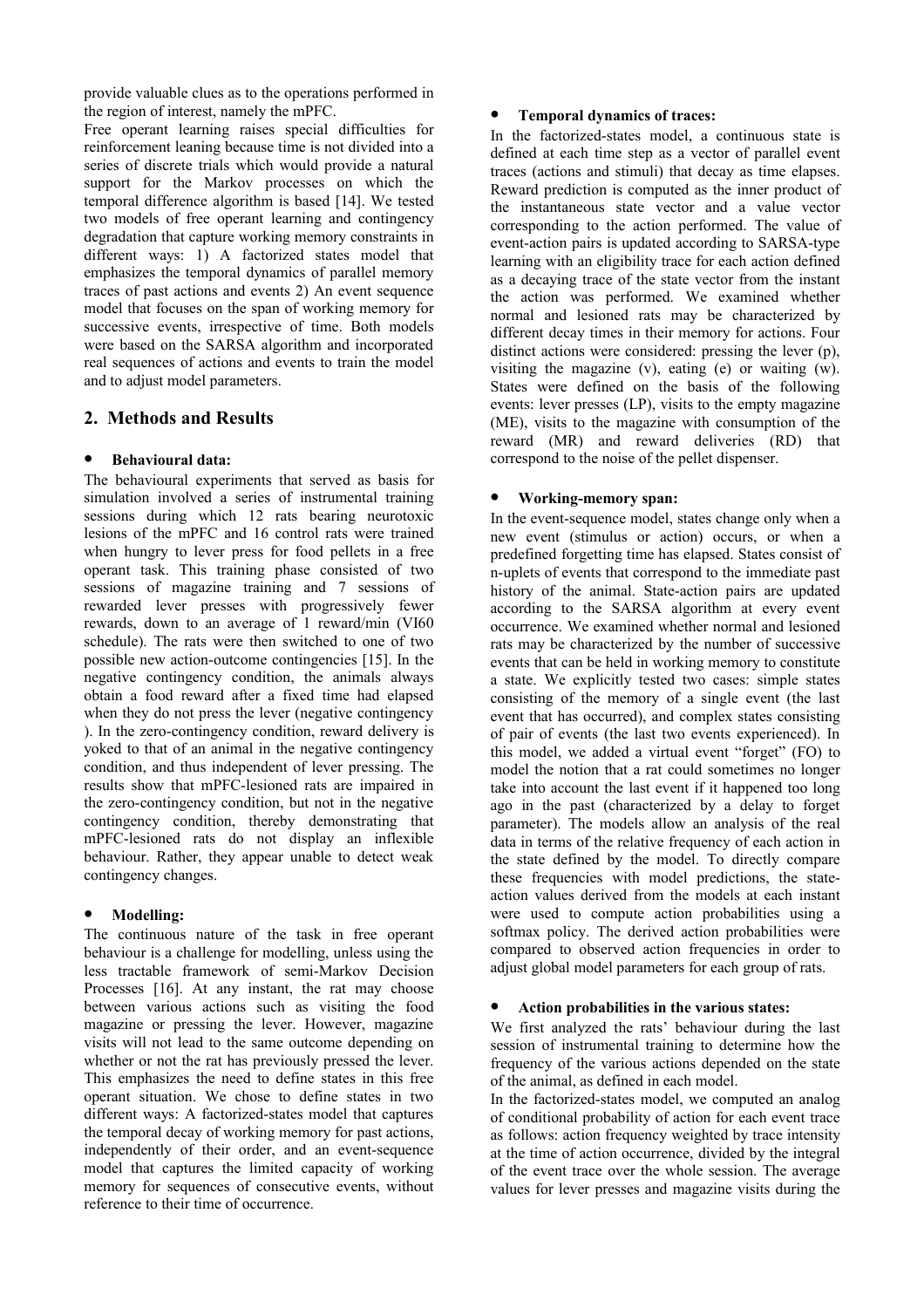last session of training are represented in figure 1 for rats in the lesioned and control groups.

**A. lever press 0.5**

**0.4**

**mPFC** train each model across the successive sessions of training. As a result, values for each state-action pair were obtained and probabilities for each action in each state could be computed on a moment-by-moment basis **A. lever press 0.8 1**

The actual behavioural sequence of each rat was used to



Figure 1. Action frequencies conditional on event traces. mPFC: lesioned group ; Cont: control group. LP: trace of lever press; ME: trace of visit to empty magazine; RD: trace of reward delivery. Time constant of event tra Figure 1. Action frequencies conditional on event traces. mPFC: lesioned group ; Cont: control group<br>trace of visit to empty magazine; RD: trace of reward delivery. Time constant of event traces was 4 s.

Figure 2. Action probabilities conditional on preceding event sequences. mPFC: lesioned group ; Cont: control group. Preceding events: FO: forgotten; LP: lever press; ME: visit to empty magazine; RD: reward delivery. Delay to forget: 5 s.

This analysis shows that reward delivery (as signalled by the noise of the pellet dispenser) is an important event which induces a change of state and alters behaviour. Immediately after reward delivery, rats perform fewer lever presses and more magazine visits. In addition, the lesioned group appeared to perform fewer magazine visits than the control group in the absence of reward delivery.

In the sequence model, a similar analysis was conducted to determine whether rats were able to modulate their actions according to the preceding event sequence. Action probabilities were computed for each passage in each state, irrespective of the time spent in this state (Figure 2). The data indicate that both groups of rats modulate their behaviour not only after a reward delivery (LP&RD), but also after a waiting period (FO), as compared to a previous lever press or magazine visit. Specifically, rats appear to lever press more and perform fewer visits after waiting. However, probabilities of lever pressing and magazine visits are little affected by previous sequences of actions such as lever presses and magazine visits (FO&LP to ME&ME ), suggesting that rats tend to remember only the last event or action. Again, the sole difference between normal and lesioned rats concerned the overall frequency of magazine visits. This analysis therefore does not reveal any clear difference between groups by the end of instrumental training.

using a softmax policy. Model parameters were adjusted by comparing the resulting predicted action probabilities to actual action frequencies over the final session of training.

Figure 3 shows actual and simulated action frequencies in the factorized-states model with the same representation as in Figure 1.



Figure 3. Actual and simulated action frequencies conditional on event traces. Representation as in Figure 1.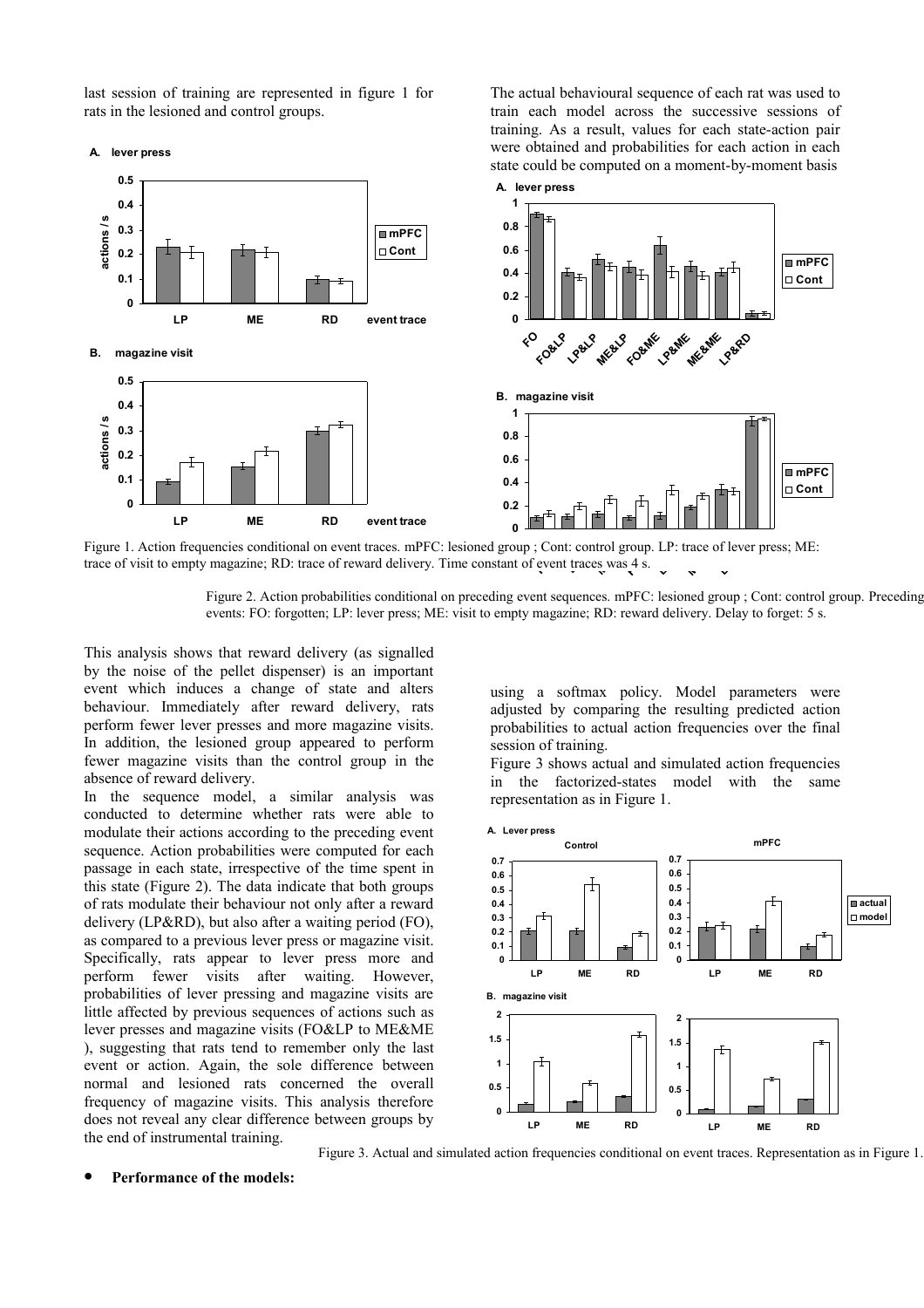Overall, the factorized-states model tends to overestimate action probabilities for all actions, possibly because of a difficulty in assigning a value to waiting. To some extent, the model captures the effects of reward delivery on the frequencies of lever pressing and magazine visits which was observed in behavioural data. However, the model consistently predicts that magazine visits should facilitate subsequent lever presses and reduce subsequent magazine visits, in contradiction to the observed data. In addition, no difference emerges between groups in the simulated data. A detailed analysis across training sessions indicates that the value of magazine visits following reward delivery tends to increase throughout training in the model, whereas the observed frequency of magazine visits reaches a plateau after 5 sessions. Moreover, the value of lever pressing is very sensitive to reward delivery rates, whereas actual rats do not press less when the rewards are made less frequent. These discrepancies between real and simulated data persist over a wide range of model parameters.

Predicted action probabilities in the sequence model are shown in Figure 4. As we showed above that behaviour was essentially modulated by one preceding event. these data are conditional on sequences of length 1, i.e. the last preceding event.



Figure 4. Actual and simulated action probabilities conditional on sequences of length 1 of preceding events. Same notation as in Figure 2. Model parameters were: learning rate: 0.4 ; temporal discount factor: 0.7 ; reward: 1 ; cost of lever press: -0.1 ; delay to forget: 5 s ; latency for action 'wait': 2.5 s ; inverse temperature for softmax: 2.

The sequence model appear to provide a much better fit of action probabilities than the factorized-states model, although it still tends to underestimate lever presses and to overestimate magazine visits. The model correctly captures the effects of reward delivery on the frequencies of lever pressing and magazine visits which was observed in behavioural data. However, it fails to reproduce the modulation of behaviour related to forgetting (FO). Importantly these effects were quite robust with respect to variations in model parameters. Again, both groups showed very similar results in the simulation as well as in the behavioural data.

During instrumental training, rats with lesions of the mPFC acquired the task and performed lever presses at a similar rate as control rats. However, both groups

differed during the contingency degradation session where reward delivery was rendered independent of lever pressing (zero-contingency condition). Figure 5 shows the evolution of lever-press and magazine visit rates during contingency degradation in control and mPFC-lesioned rats. Only control rats reduce their lever presses over the duration of the session and this is accompanied by a moderate increase in magazine visits.



Figure 5. Rates of lever-presses and magazine visits over the duration of the contingency degradation session. Data were averaged over 6 successive blocks of 5 min. in control and mPFC-lesioned rats.

We applied both models to the contingency degradation session. With the factorized state model, the data were poorly fitted. The sequence model was applied with the same parameters as above. The resulting action probabilities are presented in figure 6.



Figure 6. Actual and simulated action probabilities during contingency degradation, conditional on sequences. Same notation and model parameters as in Figure 4.

A comparison of Figures 4 and 6 shows that lever-press probabilities globally decreased and magazine visits increased in actual rats as a result of contingency degradation training. This effect was present even in mPFC-lesioned rats, although to a lesser degree. However, the large reduction in lever press frequency occurring in control rats does not clearly appear. The model however displays modest increases or decreases of action probabilities in the same direction as actual data. These data do not allow the model to differentiate mPFC-lesioned rats from normal rats. As previously, reward delivery appears a major determinant of the rat's actions. Clearly, the deficit of mPFC-lesioned rats in contingency detection is not obvious when considering action probabilities as in the sequence model. This is probably attributable to the fact that states defined in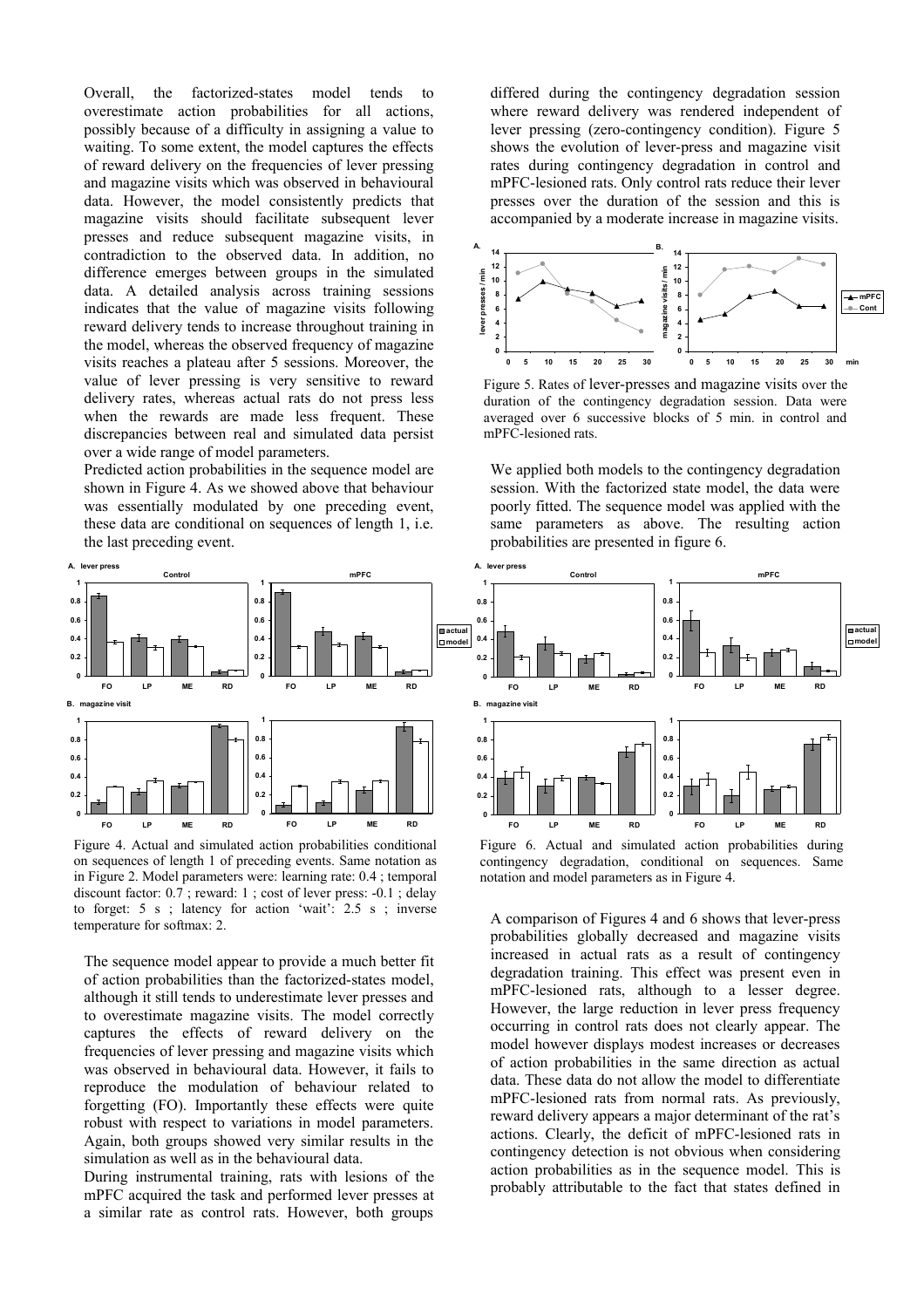the sequence model do not incorporate a regular definition of time.

# **3. Conclusion**

# **Models in data analysis:**

This work aimed at contrasting, through two types of models, working memory and timing deficits in rats with prefrontal lesions. The results of this exploratory study demonstrate that simple models such as temporal difference learning are able to capture some aspects of performance in free operant behaviour. Importantly, one of the first steps in specifying such models is to define states for the system. This definition stage has major implications not only on the model's behaviour, but also in the way actual data can be considered and analyzed. In the present study, we compared two definitions of states, one emphasizing timing and parallel event traces, the other emphasizing event sequences. Both definitions, when applied to the analysis of actual behaviour of the rats, revealed a major role for an external event, i.e. the sound of reward delivery, in determining the rat's actions. Modelling sequences also allowed us to determine that rats do not modulate their behaviour according to sequences of preceding events or actions, but mainly take into account the most recent preceding event. Overall, predictions derived from the sequence model allowed matched actual action probabilities more closely than predictions derived from the factorizedstates model.

The strategy proposed in this study can be summarized as follows: Defining model states provides a way to analyze behavioural sequences in order to identify differences in behaviour in various groups of animals. These states could be optimized by choosing relevant observable variables and adjusting parameters pertaining to hidden states, such as forgetting, with the criterion that actual behaviour should be as much as possible differentiated between states. When conducting simulations, these states allow a direct comparison of predicted and actual data. We chose here to use actual behavioural event sequences to feed the model, rather than letting the model follow its internal policy. The SARSA algorithm is particularly well suited to this procedure since state values only depend in this case on the next action performed, and there is no need to specify a theoretical policy. This strategy implies a break in the loop between acquired action values and the behaviour/policy of the model. We would like to emphasize that it represents a strong constraint for modelling since it reduces the effects of model parameters on its expected behaviour. Thus, obtaining a good fit under such constraints remains a challenge and would represent an important step towards biological plausibility and identification of brain operations. A final validation of this approach would be to close the loop by letting the model follow its internal policy.

# **Interpreting the function of mPFC:**

At the present stage of the study, the data do not allow a clear interpretation of mPFC function in instrumental behaviour. A deficit of mPFC-lesioned rats can be evidenced during a contingency degradation session where reward delivery is made independent of the previously causal action, namely lever press. The fact that this deficit is only apparent when considering response rates emphasizes the role of timing factors in this task. Specifically, the random time interval between lever-press and response delivery does not appear to lead to a perception of degraded contingency in animals without a functional mPFC, so that these animals do not reduce their response rates. These data are consistent with the putative involvement of prefrontal areas in cross- temporal associations [17], namely as a network that in the course of behaviour integrates information in a timely manner. mPFC-lesioned rats might thus be unable to perceive deviations from the normal temporal sequence. This perception may involve hidden states corresponding to the fact that previous events are forgotten or disregarded.

Further work will be required to test this type of hypothesis. So far, our models failed to capture the difference between these groups of animals. Specifically, the factorized-states model does not properly match behavioural data, so that it is difficult to evaluate whether mPFC-lesioned rats are deficient in their perception of delays to reinforcement. The sequence model revealed that mPFC-lesioned rats, but also normal rats, do not integrate sequences involving their own actions. It is therefore unlikely that their deficit should involve a shorter working-memory span than normal rats. Moreover, because of the crude way in which the sequence model encodes time, it cannot be used at present to differentially fit parameters to the two groups of animals.

# **Limits of the study:**

This study illustrates some of the difficulties in analyzing and modelling free operant behaviour with temporal difference learning models [18]. One of these difficulties is the continuous nature of the task which does not result in a natural definition of model states. The fact that the rats may perform any action at any point in time raises several problems: One of them is the difficulty in defining the absence of action, such as waiting. We chose here to consider that a single "wait" action occurred whenever the delay between successive actions exceeded a predetermined threshold (typically 2.5 s), but this remains somewhat artificial. A second difficulty resides in credit assignment in continuous time. Several actions or events may compete for predictive status and there are a potentially infinite number of time sequences preceding each reward. We selected to approach this problem in the factorizedstates model by using eligibility traces and ignoring sequences, and in the sequence model by ignoring time altogether. Neither approach can be considered fully satisfactory. A third problem is the important role that emerged for reward delivery signals. During contingency degradation, rewards may occur independently of any action, so that this state transition is driven by an apparently unpredictable external event, whereas during training it is triggered by some of the lever presses. It is therefore a problem to define an action to be associated with the transition to cover both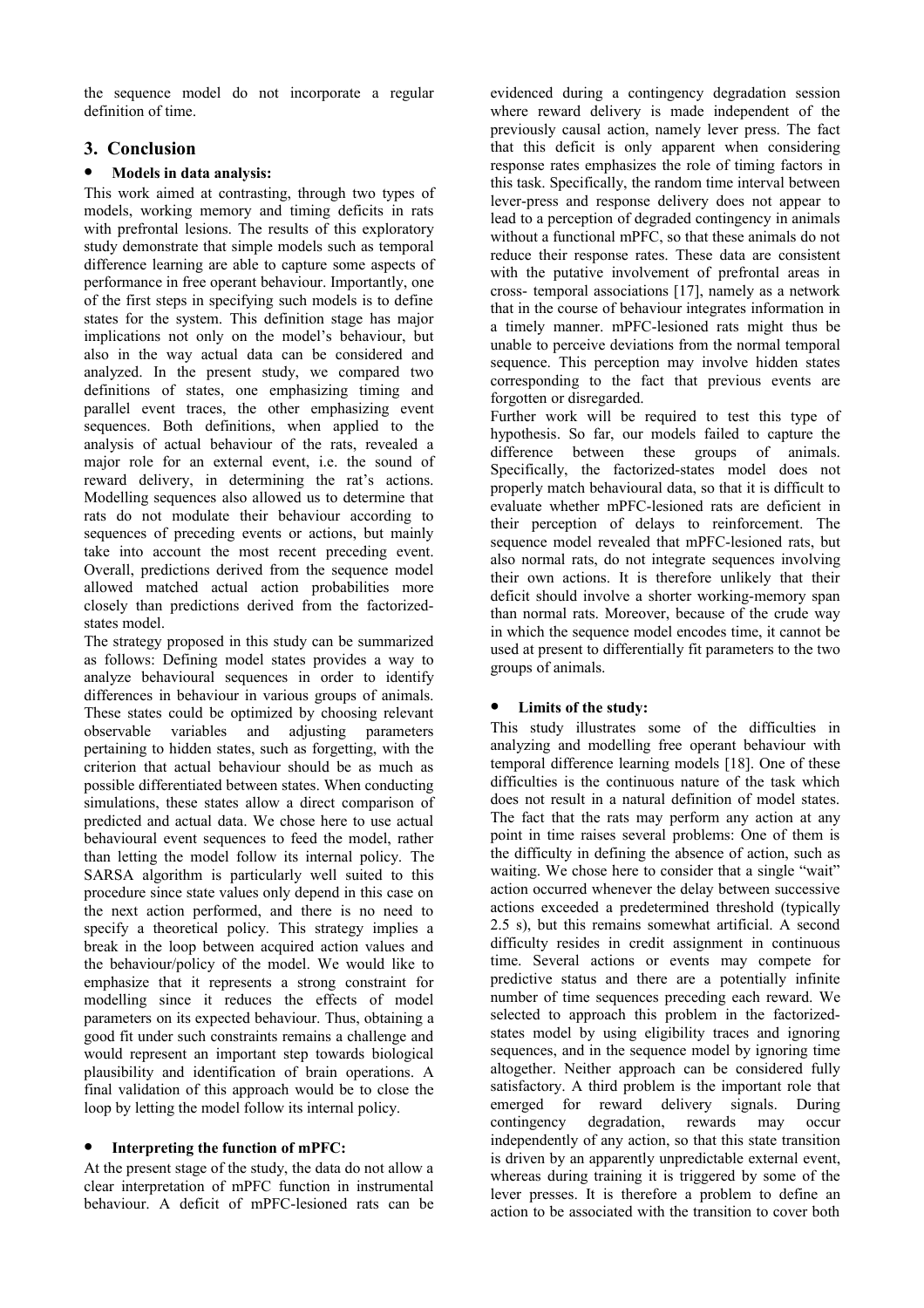the training phase and the contingency degradation phase.

However, it is the causal nature of contingency adaptation that is a major source of difficulty for reinforcement leaning. Contingency adaptation occurs when free rewards elicit a prediction error signal that should be used to update action values. However, the SARSA algorithm, like Q-learning and most TD algorithms, cannot update the value of an action when this action has not been recently performed. The contingency task assesses a rat's ability to take into account free reward deliveries so as to update the value of lever pressing (as lever presses are not needed any more and should be avoided). But because of the predictive nature of TD learning, no mechanism is provided to alter the value of lever presses in the absence of this action. Consequently, TD fails to capture the causal structure of the task and to provide mechanisms for fast adaptation of the instrumental response.

Whether simple models such as TD learning are sufficient to account for these properties remains to be determined. Indeed, TD learning as a model-free learning process may be usefully complemented by model-based systems that explicitly encode event consequences. The requirement of the mPFC to evaluate reward contingency agrees with computational models emphasizing the encoding of consequences and uncertainty processing in the PFC as a determinant of action choice [9]. Such models have received support from studies in monkeys and humans showing activity in prefrontal regions that track changes in contingency [19, 20].

There is still a need to develop and evaluate learning algorithms that are both biologically plausible and able to fully capture the causal structure of a task. The contingency degradation task appears to be an appropriate test for these algorithms. Because it is based on a free operant learning task and takes the rate of action production as a dependent measure, further work is needed to develop models that integrate a continuous flow of actions and events. This approach can be expected to shed new light on the principles and determinants of action-consequence relationships, as well as to contribute to new developments in the field of autonomous robots.

# **References**

- [1] B.W. Balleine & J.P. O'Doherty, Human and Rodent Homologies in Action Control: Corticostriatal Determinants of Goal-Directed and Habitual Action, *Neuropsychopharmacology*, *35*(148-69 ), 2010, 48-69.
- [2] S. Killcross & E. Coutureau, Coordination of actions and habits in the medial prefrontal cortex of rats, *Cerebral Cortex*, *13*(4), 2003, 400-408.
- [3] S.B. Ostlund & B.W. Balleine, Lesions of medial prefrontal cortex disrupt the acquisition but not the expression of goal-directed learning, *Journal of Neuroscience*, *25*(34), 2005, 7763- 7770.
- [4] B.W. Balleine & A. Dickinson, Goal-directed instrumental action: contingency and incentive learning and their cortical substrates, *Neuropharmacology*, *37*(4-5), 1998, 407-19.
- [5] L.H. Corbit & B.W. Balleine, The role of prelimbic cortex in instrumental conditioning, *Behavioural Brain Research*, *146*(1-2), 2003, 145-157.
- [6] R.S. Sutton & A.G. Barto, *Reinforcement Learning: An Introduction* (Cambridge, MA, London, UK ): MIT Press ), 1998).
- [7] D. Joel, Y. Niv & E. Ruppin, Actor-critic models of the basal ganglia: new anatomical and computational perspectives, *Neural Netw.*, *15*(4-6), 2002, 535-547.
- [8] H. Kim, J.H. Sul, N. Huh, D. Lee & M.W. Jung, Role of Striatum in Updating Values of Chosen Actions, *29*(47), 2009, 14701-14712.
- [9] N.D. Daw, Y. Niv & P. Dayan, Uncertainty-based competition between prefrontal and dorsolateral striatal systems for behavioral control, *Nature Neuroscience*, *8*(12), 2005, 1704-1711.
- [10] M.J. Frank & E.D. Claus, Anatomy of a decision: striato-orbitofrontal interactions in reinforcement learning, decision making, and reversal, *113*(2), 2006, 300-26.
- [11] F. Naneix, A.R. Marchand, G. Di Scala, J.R. Pape & E. Coutureau, A role for medial prefrontal dopaminergic innervation in instrumental conditioning, *Journal of Neuroscience*, *29*(20), 2009, 6599-6606.
- [12] C.D. Fiorillo, P.N. Tobler & W. Schultz, Discrete coding of reward probability and uncertainty by dopamine neurons, *Science*, *299*(5614), 2003, 1898-902.
- [13] S. Kobayashi & W. Schultz, Influence of reward delays on responses of dopamine neurons, *Journal of Neuroscience*, *28*(31), 2008, 7837- 46.
- [14] N.D. Daw, A.C. Courville & D.S. Touretzky, Representation and timing in theories of the dopamine system, *Neural Computation*, *18*(7), 2006, 1637-1677.
- [15] H.H. Yin, B.J. Knowlton & B.W. Balleine, Inactivation of dorsolateral striatum enhances sensitivity to changes in the action-outcome contingency in instrumental conditioning, *Behavioural Brain Research*, *166*(2), 2006, 189-96.
- [16] S. Bradtke & M.O. Duff, Reinforcement learning methods for continuous-time Markov decision problems, *Proceedings of Advances in Neural Information Processing Systems (NIPS)*, 1995.
- [17] J.M. Fuster, The prefrontal cortex-an update: time is of the essence, *Neuron*, *30*(2), 2001, 319- 333.
- [18] Y. Niv, N.D. Daw, D. Joel & P. Dayan, Tonic dopamine: opportunity costs and the control of response vigor, *Psychopharmacology (Berl)*, *191*(3), 2007, 507-520.
- [19] K. Matsumoto  $&$  K. Tanaka, The role of the medial prefrontal cortex in achieving goals, *Current*